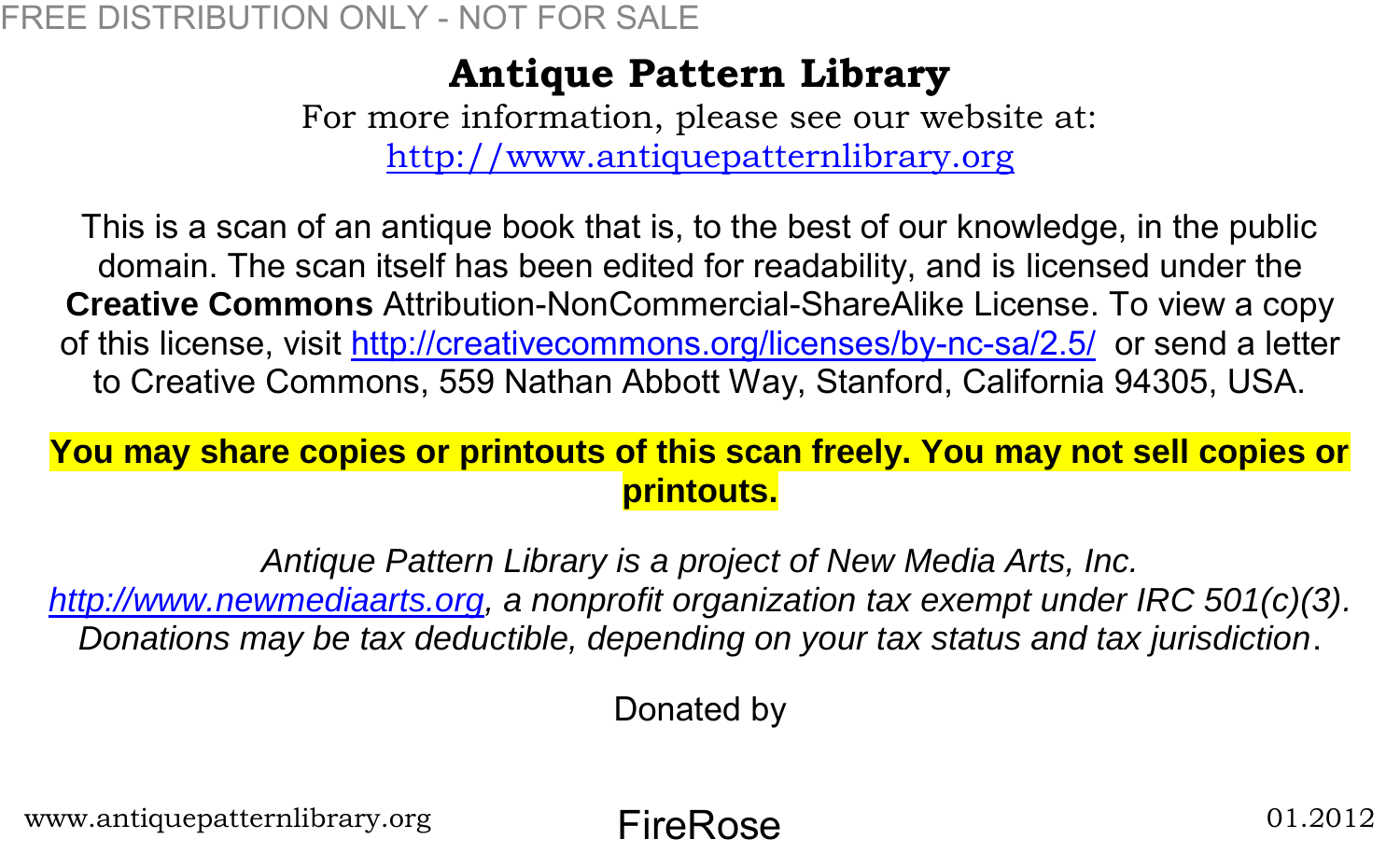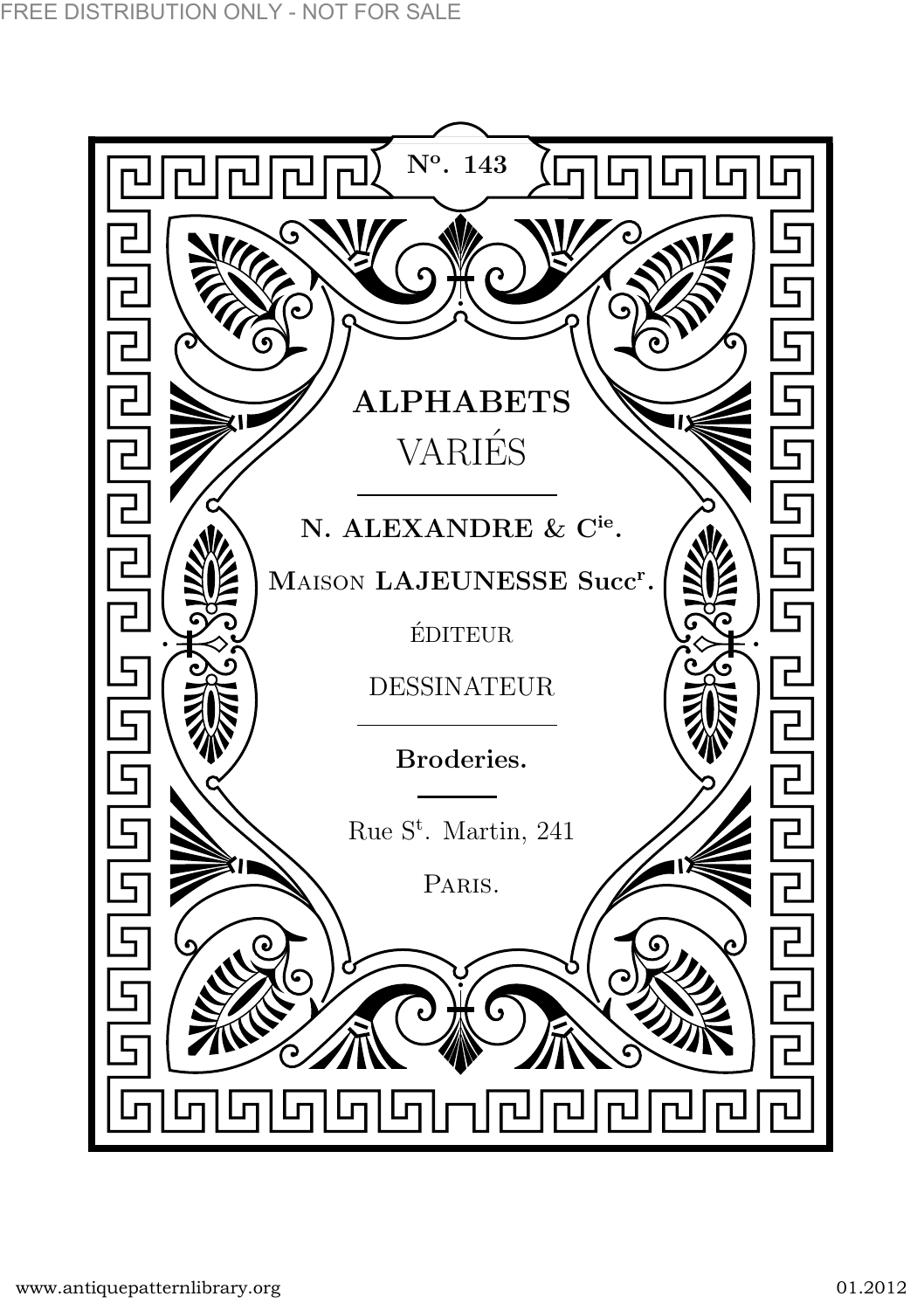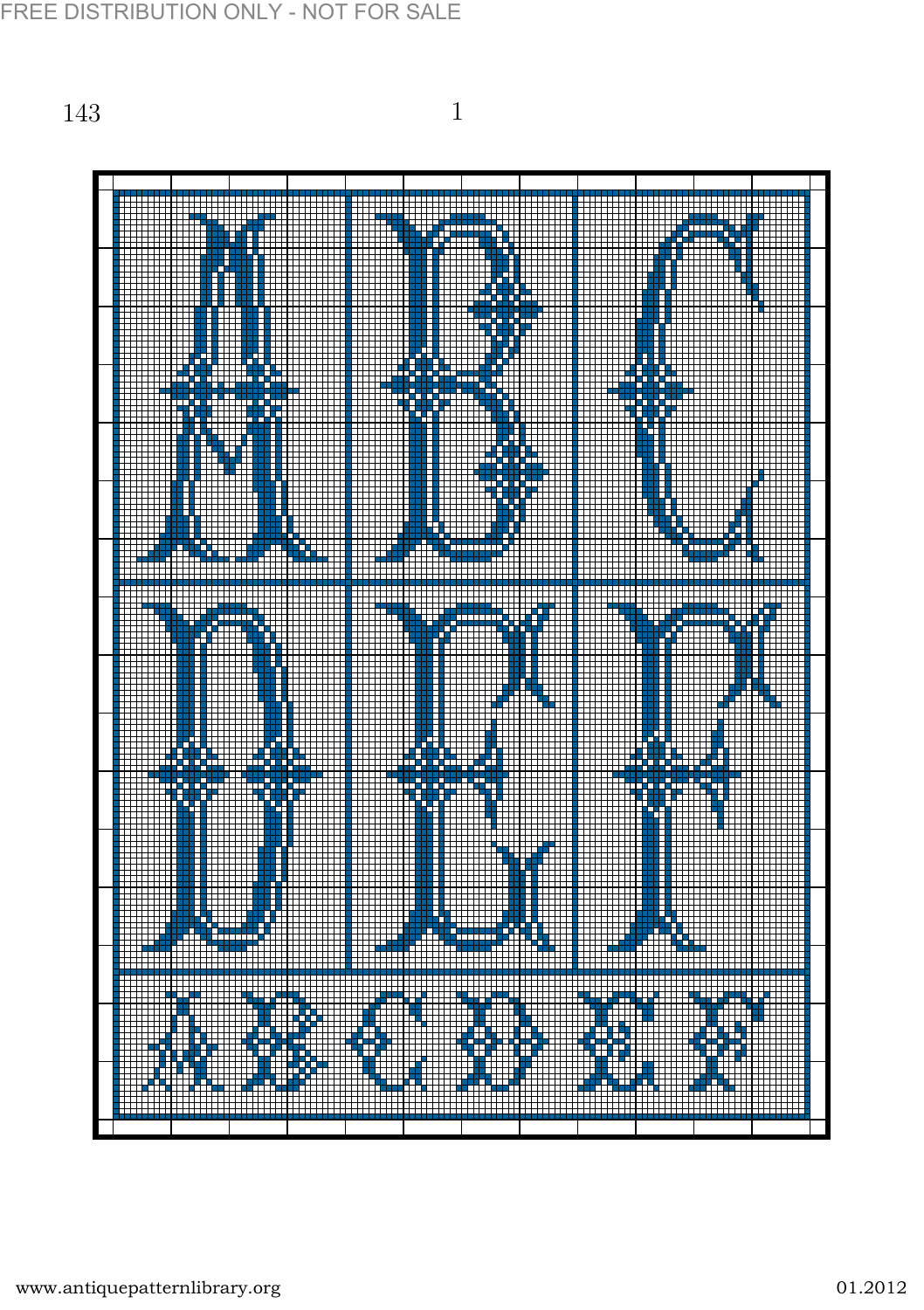

2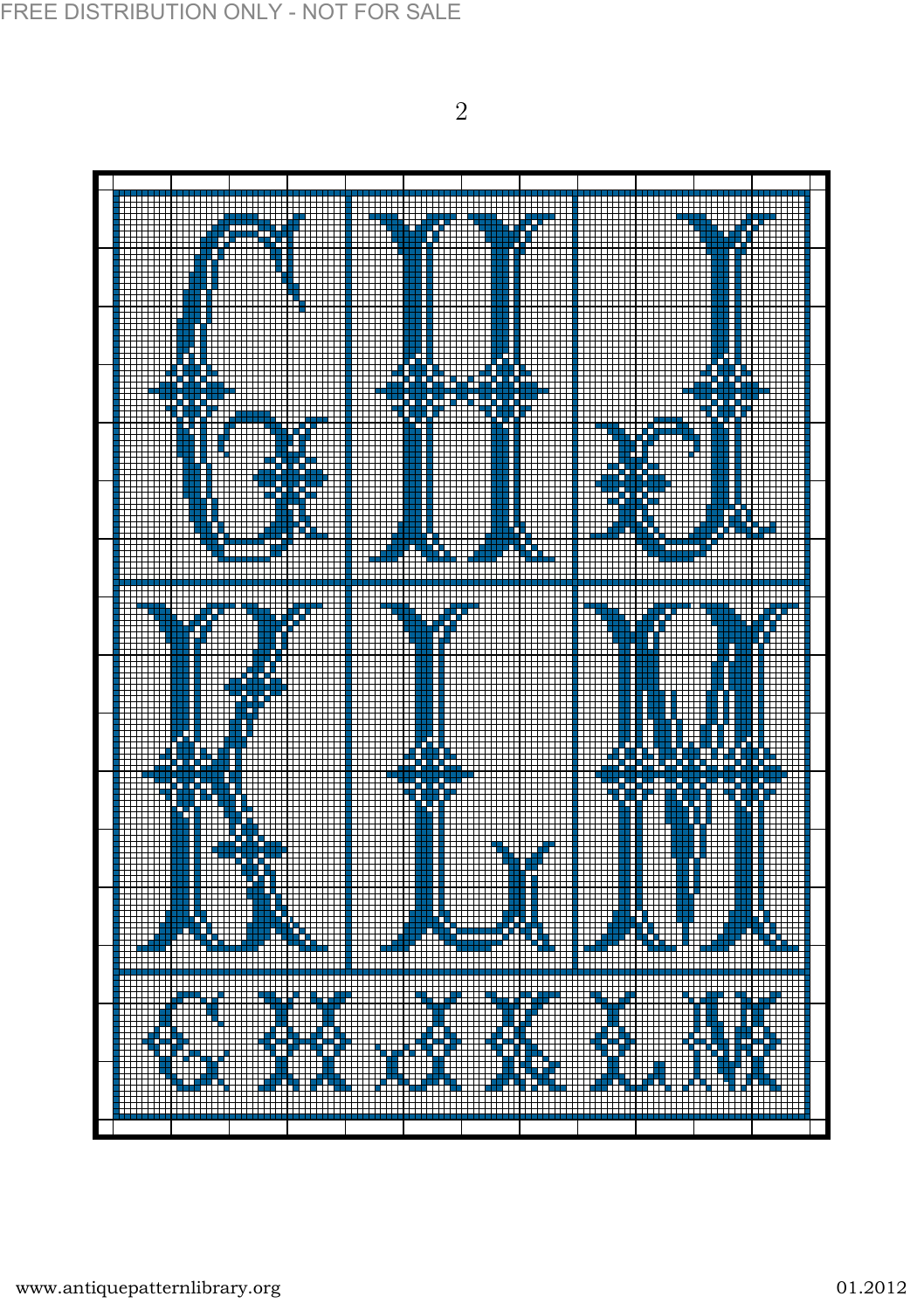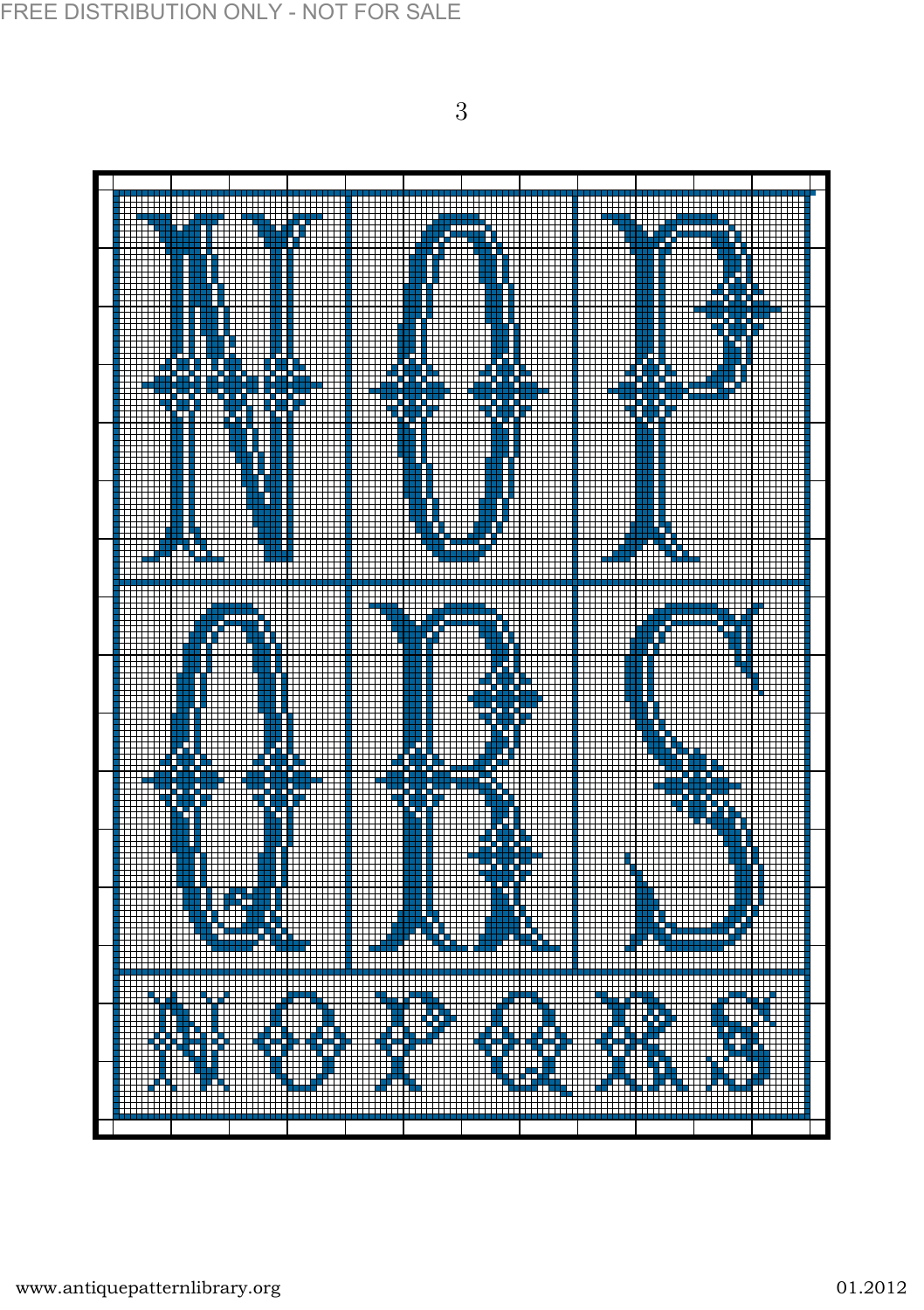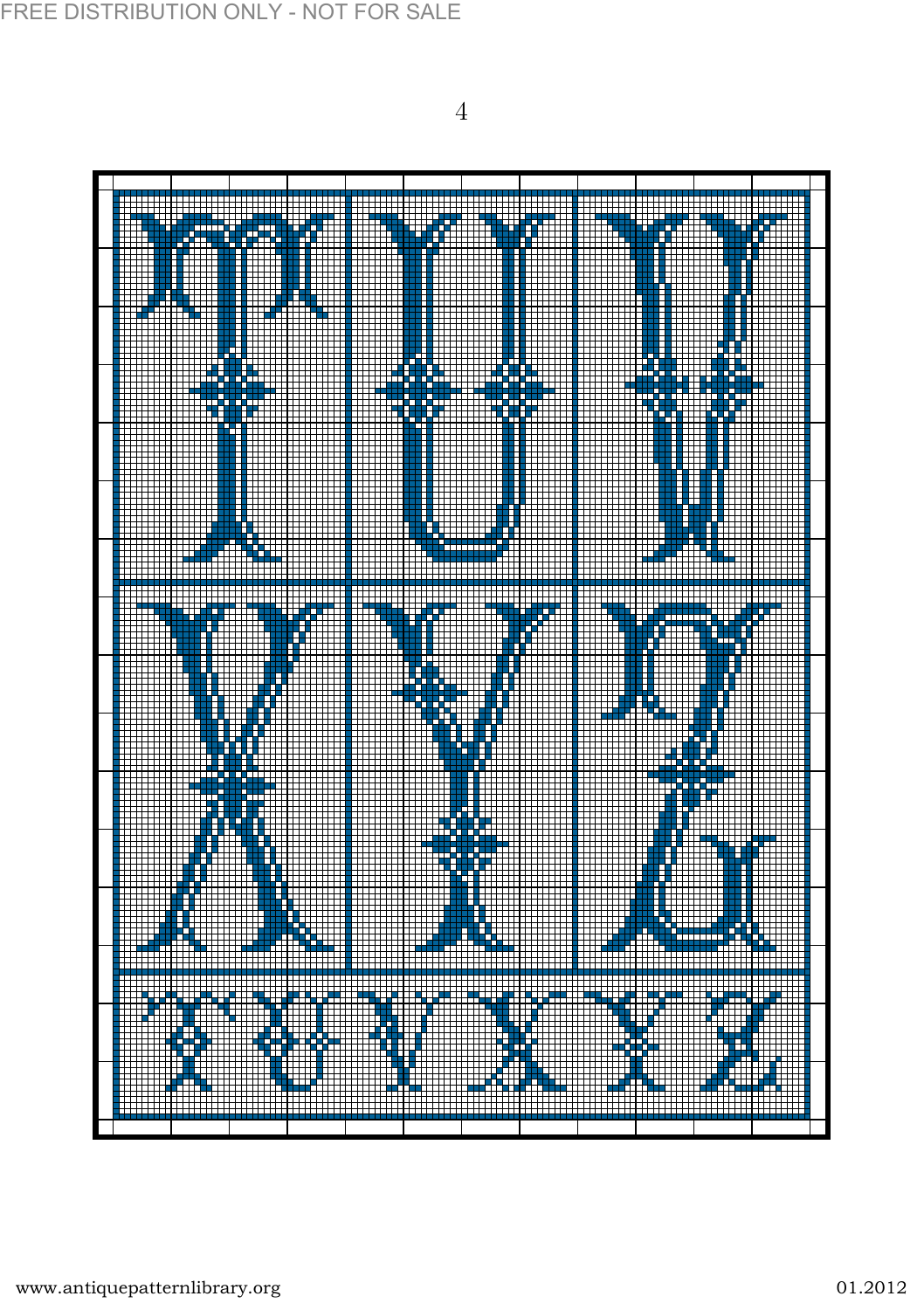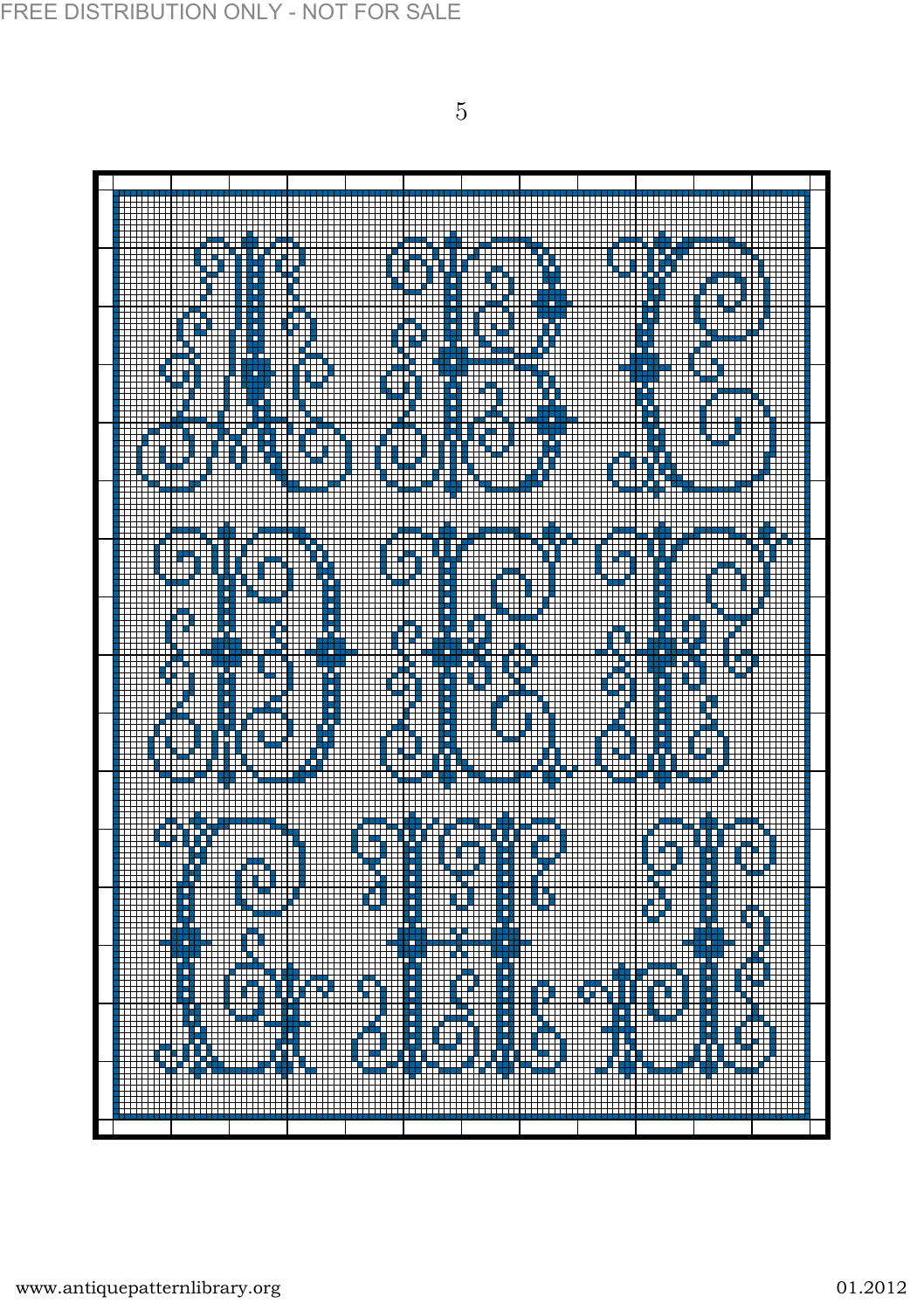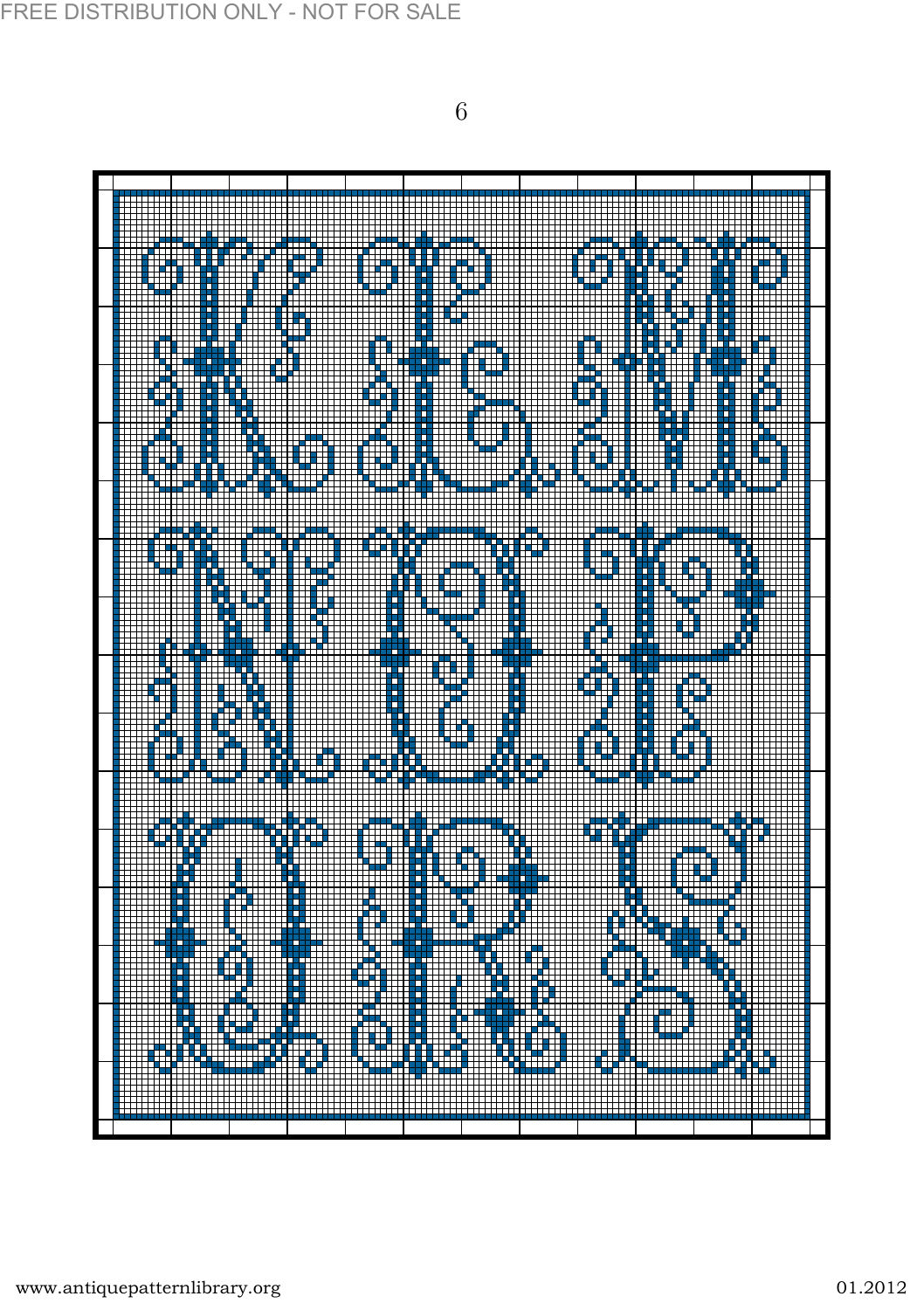

 $\overline{7}$ 

 $\mathrm{D\acute{E}POS\acute{E}}$